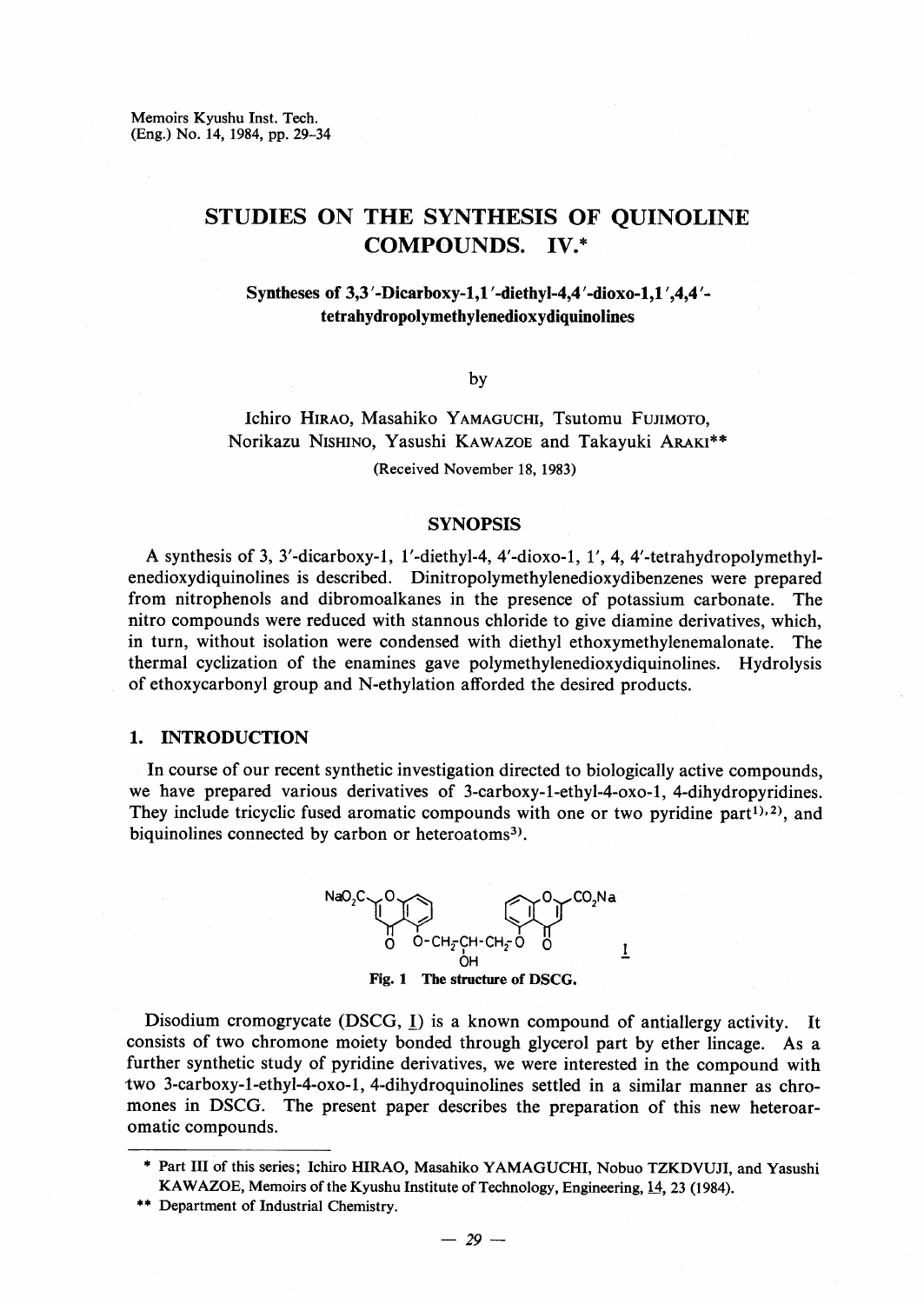#### Ichiro HiRAo et al.

#### 2. RESULTS AND DICCUSSIONS

The formation of quinoline ring was planned to perform by Gould-Jacobs reaction<sup>4)</sup> as was in the other work of this series.<sup>1),2),3)</sup> At first, we examined the synthesis by the coupling reaction of 2 molar of hydroxyquinolines  $(II)$  with dibromoalkanes. Thus, 3-carboxy-1-ethyl-4, 5-dihydroxyquinoline was prepared from m-aminophenol by the condensation with diethyl ethoxymethylenemalonate followed by the thermal cyclization. N-Alkylation of the product gave 3-ethoxycarbonyl-1-ethyl-5-hydroxy-4-oxo-1, 4-dihydroquinoline (II). Though II was allowed to react with 1, 2-dibromoethane, desired product was isolated quite in low yield (Fig. 2).



Fig. 2 The synthesis of polymethylenedioxydiquinolines (Route D.

 Thus, we next turned to another synthetic route in which the ether formation was performed at the earlier stage. Nitrophenols (III) were treated with 1,  $\omega$ -dibromoalkanes in ethyl methyl ketone in the presence of potassium carbonate and bis(aryloxy)alkanes  $(IV)$  were obtaned in good yield  $(38-95%)$ . The use of dichloroalkanes in acetone<sup>5)</sup> was not satisfactory in the present synthesis and only mono-aryloxylated alkanes were obtained even after 72 h's reaction. Next, the nitro compounds  $(IV)$  were reduced with stannous chloride in conc. hydrochloric acid. The resulted bianilines, without isolation, were condensed with diethyl ethoxymethylenemalonate (EMME) in 2-propanol at reflux for 1.5 h to give dienamines (V). The cyclization was performed in diphenyl ether at  $270^{\circ}$ C for 30 min in 49-87%. The thermal reaction of  $V-2c$ , however, resulted in decomposition and no cyclization product was obtained. Biquinolines (VI), thus obtained, was converted to acids ( $VII$ ) by hydrolisis of ethoxycarbonyl group with potassium hydroxide (34-98%). Finally, N-alkylation of  $\underline{VII}$  by ethyl iodide gave the desired products ( $\underline{VIII}$ ) in 30-84% yield (Fig. 3).

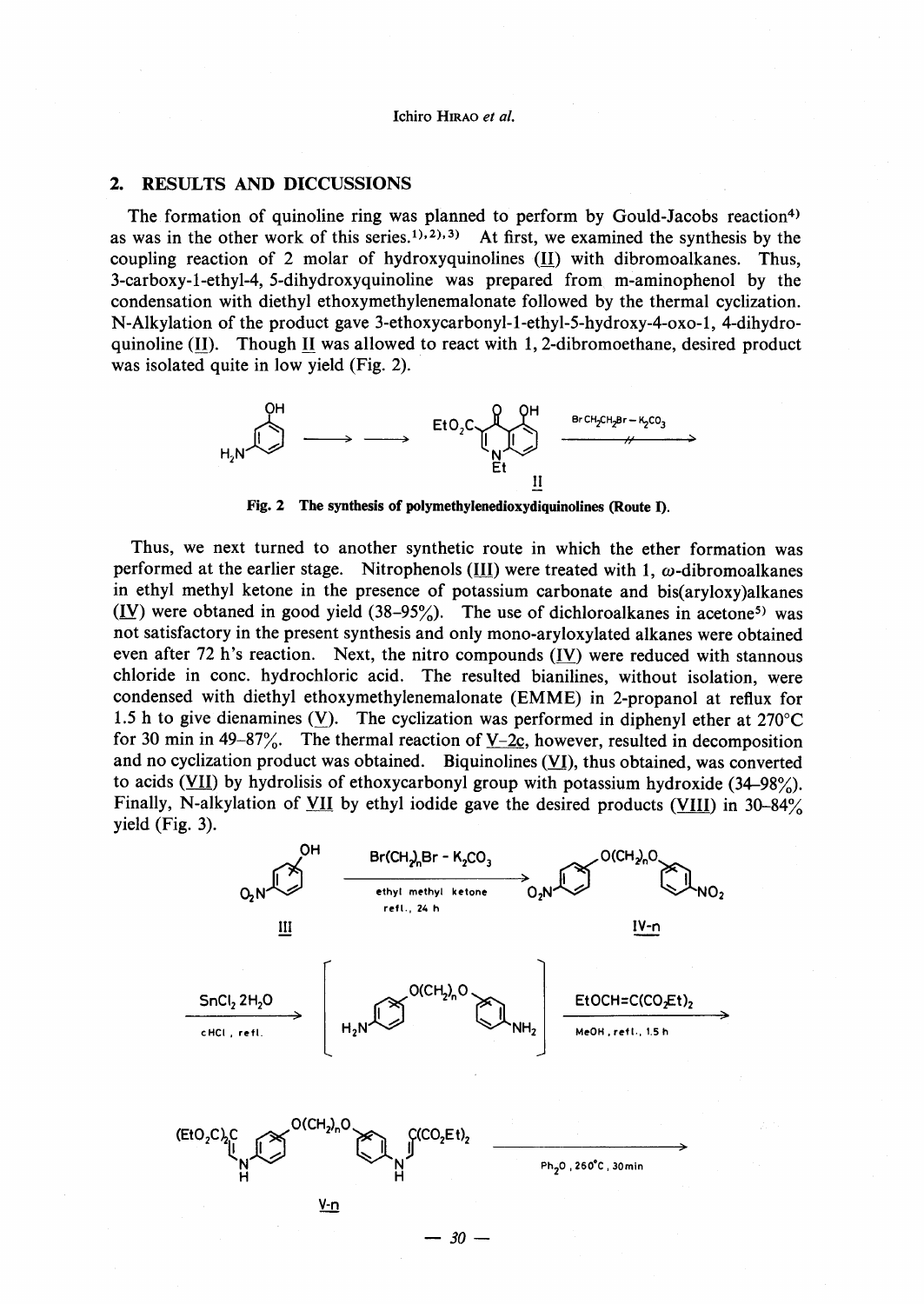Studies on the Synthesis of Ouinoline Compounds. IV



In case of  $VI-2b$ ,  $3b$ ,  $4b$ , which were synthesized from m-nitrophenol ( $III-b$ ), only one of two possible regioisomers was obtained. From the examination of IR spectra  $(790 \text{ cm}^{-1}, 1, 2, 3\text{-trisubstituted benzene})$  of  $\underline{VI-2b}$ , the structure of these copounds were

determined to be as follows and not  $VI-2b'$  (Fig. 4).



The compounds (VIII) synthesized in the present study were tested for antimicrobial activities against several microorganisms and analgesia but were inactive.

The authors are indebted to Dr. R. Ueno and his staff of Ueno Pharmaceutical Company, Ltd., for the assay. This work reported in this paper was partially supported by a Grantin-Aid for Scientific Research No. 57470063 from the Ministry of Education, Science and Culture. We also thank Mr. T. Kimura and Mr. M. Higuchi for thier assistance in this study.

#### **EXPERIMENTAL** 3.

All the melting points are uncorrected. The IR spectra were taken on a JASCO IRA-2 grating infrared spectrometer. The NMR spectra were determined with a JEOL JNM-C-60HL spectrometer. The mass spectra were obtained on a Shimazu mass spectrometer, LKD-9000.

1. 1'-Dinitro-4, 4'-ethylenedioxydibenzene (IV-2a). A mixture of p-nitrophenol (13.9 g, 100 mmol), potassium carbonate  $(20.7 g, 150 mmol)$ , and 1, 2-dibromoethane  $(4.3 ml,$ 50 mmol) in ethyl methyl ketone (100 ml) was heated under reflux for 24 h. After the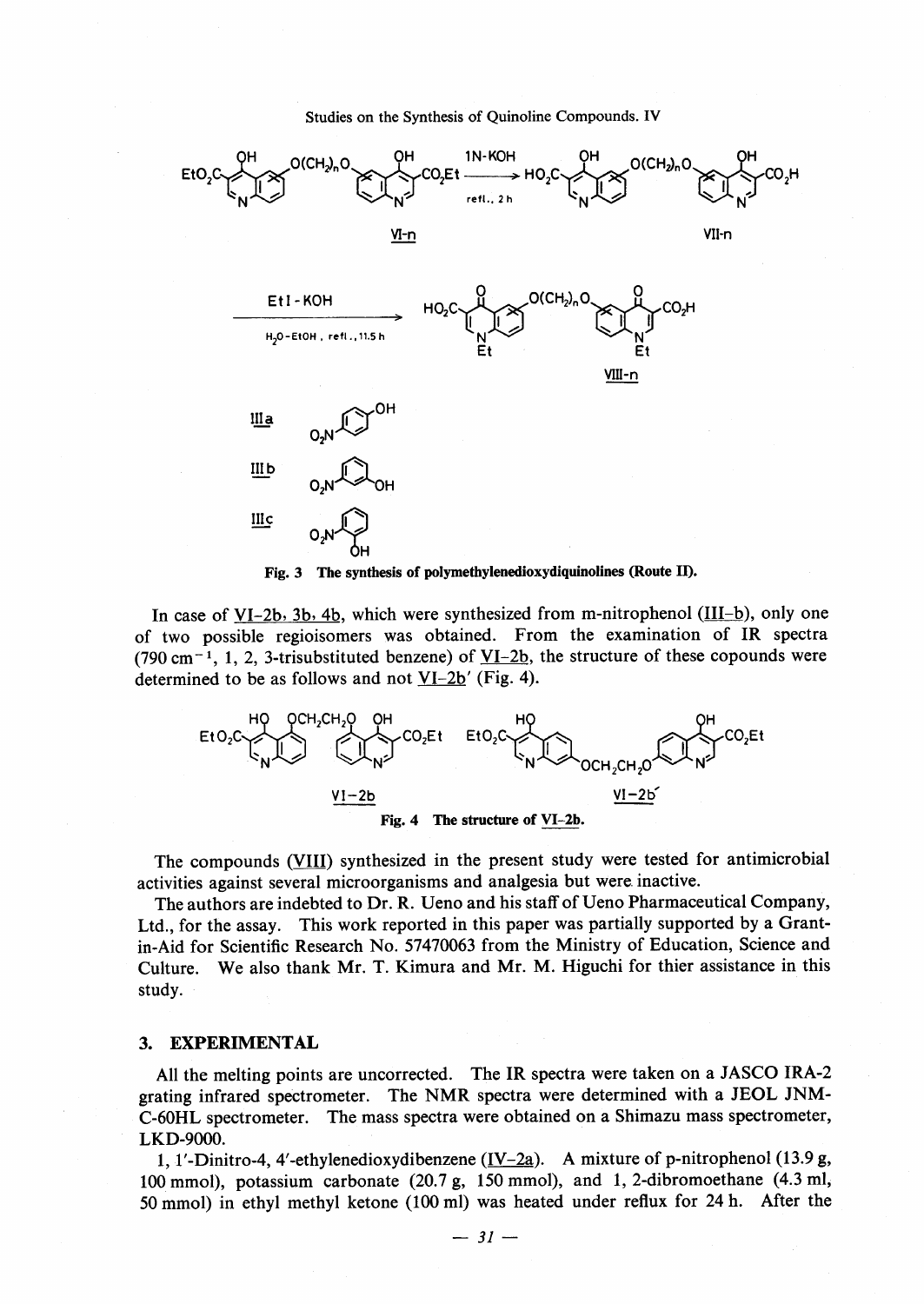#### Ichiro HiRAo et al.

solvent removed in vacuo, ether and water were added to the residue.. The precipitated product was filtered and washed with water and ether, and was dried. Recrystalization from methanol gave IV-2a (7.4 g, 43%), mp 145°C. MS m/e 304(M<sup>+</sup>).

 1, 1'-Bis[2, 2'-di(ethoxycarbonyl)vinylamino]-4, 4'-ethylenedioxydibenzene (V-2a). To the solution of stannous chloride dihydrate (54 g, 240 mmol) in conc. hydrochloric acid (42 ml) was added IV-2a (9.1 g, 30 mmol) and the temperature was raised slowly to 105 $^{\circ}$ C. After cooled to room temperature, the mixture was poured on water and neutralized with dil. sodium hydroxide. The precipitate was filtered and dried. The solid was mixed with diethyl ethoxymethylenemalonate (12.9g, 60mmol) and 2-propanol (250ml) and the suspension was heated at reflux for 1.5 h. The resulting mixture was filtered while hot. On cooling, the separated product was filtered and recrystalized from methanol to give  $V-2a$  (10.6 g, 64%), mp 146<sup>o</sup>C. NMR(d<sub>6</sub>-DMSO)  $\delta$  4.47 (4H, s) and 11.8 (2H, s). MS m/e  $586(M^+)$ .

 3,3'-Di(ethoxycarbonyl)-4, 4'-dihydroxy-6, 6'-ethylenedioxydiquinoline (VI-2a). A mixture of V-2a (3.5 g, 6.0 mmol) in diphenyl ether (100 ml) was heated at 270 °C for 30 min. After cooled for 1-2 min, the solution was poured on n-hexane (700 ml). The precipitate was filtered and washed with n-hexane for several times. The product was then washed with methanol and used for the next reaction without further purification  $(2.2 g, 75\%)$ , mp  $> 300^{\circ}$ C. NMR(d<sub>6</sub>-DMSO)  $\delta$  1.28 (6H, t), 4.22 (4H, q), 4.47 (4H, s), 7.3-8.4 (10H, m), and 11.8 (2H, brs). MS m/e 492(M').

 3, 3'-Dicarboxy-4, 4'-dihydroxy-6, 6'-ethylenedioxydiquinoline (VII-2a). A solution of VI-2a  $(3.9 \text{ g}, 7.0 \text{ mmol})$  in 1N potassium hydroxide  $(100 \text{ ml})$  was refluxed for 2 h. After cooled to room temperature, the mixture was poured on excess dil. hydrochloric acid and liberated product was filtered. Recrystalization from DMF gave VII-2a  $(2.8g, 98\%)$ , mp  $>$  300°C. IR(KBr) 3400-2500, 1700, and 780 cm<sup>-1</sup>. NMR(d<sub>6</sub>-DMSO)  $\delta$  4.54 (4H, s) and 7.4-8.7 (8H, m).

 3, 3'-Dicaboxy-1, 1'-diethyl-4, 4'-dioxo-1, 1', 4, 4'-tetrahydro-6, 6'-ethylenedioxydiquinoline (VIII-2a). A mixture of VII-2a  $(2.2 g, 5.0 mmol)$  and ethyl iodide  $(0.8 ml, 10 mmol)$ was heated at refiux in IN potassium hydroxide (10ml) and ethanol (20ml) for 1.5 h. Then, another portion of ethyl iodide (O.8ml, 10mmol) and IN potassium hydroxide (10 ml) was added and heating was continued for 10 h. On cooling, the reaction mixture was poured on dil. hydrochloric acid and the separated product was filtered and washed with water and methanol. Recrystalization from DMF afforded VIII-2a  $(2.1 g, 84\%)$ , mp > 300°C. IR(KBr) 3300, 1710, and 800 cm<sup>-1</sup>. NMR( $d_6$ -DMSO)  $\delta$  1.36 (6H, t), 4.40 (4H, q), 4.53 (4H, s), and 7.5-8.9 (8H, m).

Compounds  $VIII-2b$ ,  $VIII-3a-c$ , and  $VIII-4a-c$  were synthesized according to the similar procedure mentioned above from the corresponding nitrophenols and dibromoalkanes. The synthesis of  $VIII-2c$ , however, was unsuccessful and the physical data of the intermediates  $I $\sqrt{2c}$  and V $\sqrt{2c}$  were presented.$ </u>

IV-2b. 43%, mp 145°C. MS m/e 304(M<sup>+</sup>).

V-2b. 48%, mp 96°C (MeOH). MS m/e 429(M<sup>+</sup>).

<u>VI-2b</u>. 87%, mp 275°C. IR(KBr) 3350, 1690, and 790 cm<sup>-1</sup>. NMR( $d_6$ -DMSO)  $\delta$ 1.28 (6H, t), 4.21 (4H, q), 4.40(4H, s), 6.6-8.4 (4H, m), and 11.69 (2H, brs). MS m/e  $492(M^+).$ 

VII-2b. 93%, mp  $>300^{\circ}$ C (DMF). IR(KBr) 3400-2500, 1690, and 780 cm<sup>-1</sup>. NMR( $d_6$ -DMSO)  $\delta$  4.54 (4H, s) and 7.0–8.9 (8H, m). MS m/e 404(M<sup>+</sup>-2O).

VIII-2b. 75%, mp 290°C (DMF). IR(KBr) 3300, 1700, and 800 cm<sup>-1</sup>. NMR( $d_6$ -DMSO)  $\delta$  1.36 (6H, t), 4.36 (4H, q), 4.59 (4H, s), 7.0-8.9 (8H, m), and 11.69 (2H, brs). MS m/e  $476(M<sup>+</sup>-O)$ .

IV-2c. 35%, mp 162°C. MS m/e 304(M<sup>+</sup>).

 $-32-$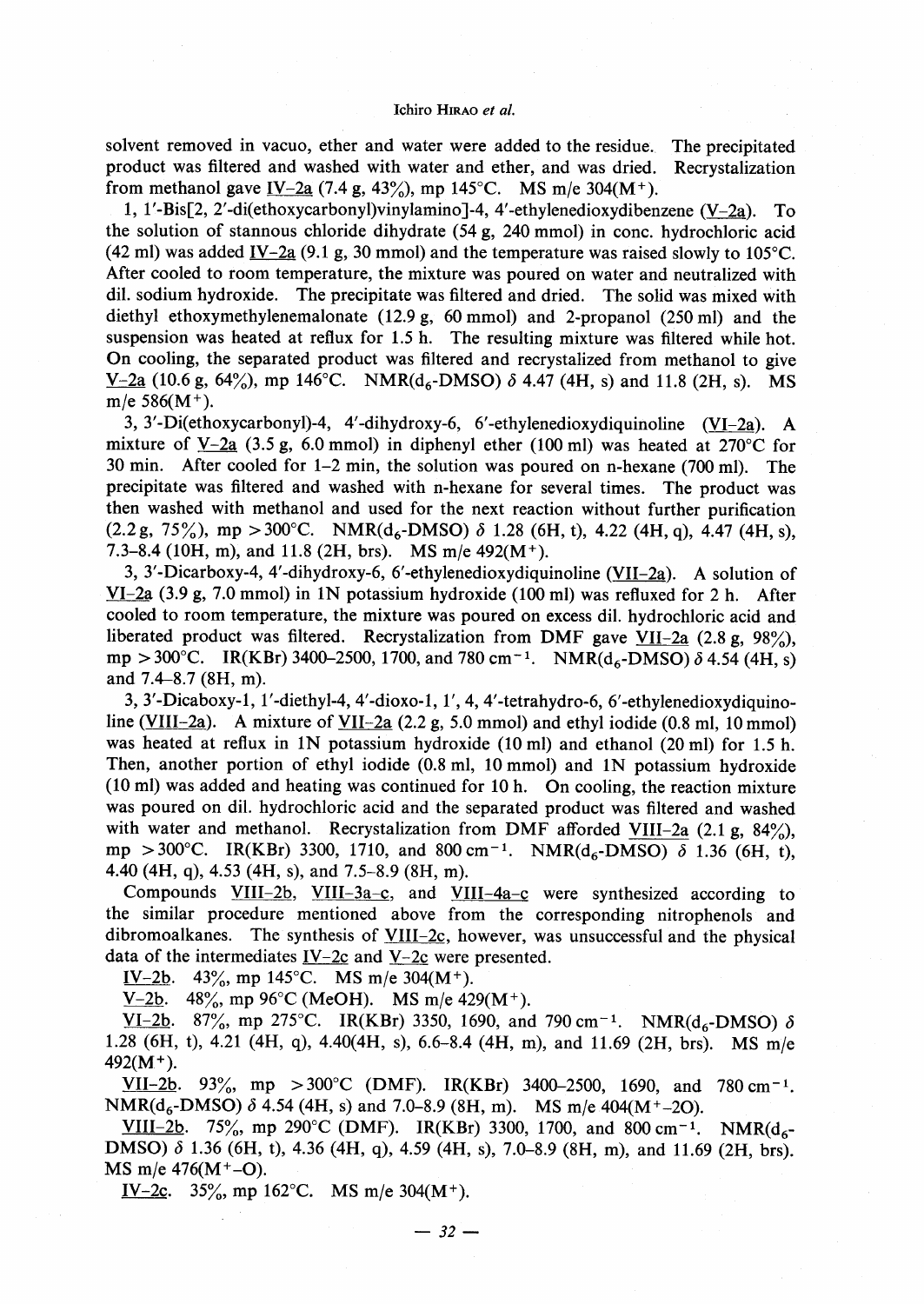#### Studies on the Synthesis of Quinoline Compounds. IV

V-2c. 53%, mp 144°C (MeOH). MS m/e 584(M<sup>+</sup>).

IV-3a. 90%, mp 130°C. IR(KBr) 1520 and 1340 cm<sup>-1</sup>. MS m/e 318(M<sup>+</sup>).

 $V-3a.$  57%, mp 141°C. NMR(d<sub>6</sub>-DMSO)  $\delta$  1.2–1.5 (12H, m), 2.1–2.4 (2H, m), 4.0– 4.5 (12H, m) 6.8–7.3 (8H, m), 8.43 (2H, d), and 10.98 (2H, d). MS m/e 598(M<sup>+</sup>).

VI-3a. 80%, mp 288°C. NMR(d<sub>6</sub>-DMSO)  $\delta$  1.25 (6H, t), 2.1-2.4 (2H, m), 4.0-4.4 (8H, m),  $6.9-8.4$  (8H, m), and 11.8 (2H, brs). MS m/e  $506(M<sup>+</sup>)$ .

VII-3a. 51%, mp 277°C (DMF). IR(KBr) 3400-2500 cm<sup>-1</sup>. NMR(d<sub>e</sub>-DMSO)  $\delta$ 2.1-2.4 (2H, m), 4.0-4.5 (4H, m), 7.0-8.7 (2H, m), and 13.5 (2H, brs). MS m/e  $362(M<sup>+</sup> 2CO<sub>2</sub>$ ).

VIII-3a. 32%, mp 311°C (DMF). NMR(d<sub>6</sub>-DMSO)  $\delta$  1.43 (6H, t), 2.1–2.4 (2H, m), 4.2-4.6 (8H, m), 7.4-8.9 (8H, m), and 13.0 (2H, brs). MS m/e  $462(M^{+}$ -CO<sub>2</sub>) and  $418(M<sup>+</sup>-2CO<sub>2</sub>)$ .

IV-3b. 87%, mp 122°C. IR(KBr) 1520 and 1340 cm<sup>-1</sup>. MS m/e 318(M<sup>+</sup>).

V-3b. 57%, mp 90°C. MS m/e 598(M<sup>+</sup>).

 $V1-3b.$  73%, mp 291°C. NMR(d<sub>6</sub>-DMSO)  $\delta$  1.24 (6H, t), 2.1–2.3 (2H, m), 3.9–4.8  $(8H, m)$ , 6.6–8.5 (8H, m), and 11.8 (2H, brs). MS m/e 506(M<sup>+</sup>).

VII-3b. 48%, mp 269°C (DMF). IR(KBr) 3400-2600 cm<sup>-1</sup>. NMR(d<sub>6</sub>-DMSO)  $\delta$ 4.2–4.5 (4H, m) and 7.1–8.7 (8H, m). MS m/e  $362(M<sup>+</sup>-2CO<sub>2</sub>)$ .

VIII-3b. 35%, mp 260°C (DMF). NMR(d<sub>6</sub>-DMSO)  $\delta$  1.41 (6H, t), 4.0-4.7 (8H, m), 6.9–8.9 (8H, m), and 15.0 (2H, brs). MS m/e  $462(M<sup>+</sup>-CO<sub>2</sub>)$  and 418 (M<sup>+</sup>-2CO<sub>2</sub>).

IV-3c. 87%, mp 112°C. IR(KBr) 1520 and 1340 cm<sup>-1</sup>. MS m/e 318(M<sup>+</sup>).

V-3c.  $69\%$ , mp 108°C. MS m/e 598(M<sup>+</sup>).

VI-3c. 59%, mp 280°C. NMR( $d_6$ -DMSO)  $\delta$  1.28 (6H, t), 3.9–4.6 (8H, m), 7.1–8.4  $(8H, m)$ , and 11.3 (2H, brs). MS m/e 506 (M<sup>+</sup>).

VII-3c. 34%, mp 315°C (DMF). IR(KBr) 3400-2600 cm<sup>-1</sup>. NMR(d<sub>6</sub>-DMSO)  $\delta$ 2.5-3.1 (2H, m), 4.4-4.7 (4H, m), 7.4-8.6 (8H, m), and 14.9 (2H, brs). MS m/e  $362(M<sup>+</sup> 2CO<sub>2</sub>$ ).

VIII-3c. 43%, mp 273 °C (DMF). NMR( $d_6$ -DMSO)  $\delta$  1.42 (6H, t), 2.5–3.1 (2H, m), 4.2–5.0 (8H, m), 7.3–8.8 (8H, m), and 14.8 (2H, brs). MS m/e  $462(M<sup>+</sup>-CO<sub>2</sub>)$  and  $418(M<sup>+</sup>-2CO<sub>2</sub>)$ .

IV-4a. 90%, mp 145°C. IR(KBr) 1520 and 1340 cm<sup>-1</sup>. MS m/e 322(M<sup>+</sup>).

V-4a. 25%, mp 151°C. MS m/e 612(M<sup>+</sup>).

VI-4a. 77%, mp 296°C. NMR( $d_6$ -DMSO)  $\delta$  1.25 (6H, t), 3.9-4.4 (8H, m), 6.8-8.4  $(8H, m)$ , and 11.8 (2H, brs). MS m/e 520(M<sup>+</sup>).

VII-4a. 46%, mp 287°C (DMF). NMR( $d_6$ -DMSO)  $\delta$  6.6-8.7 (8H, m). MS m/e  $376(M<sup>+</sup>-2CO<sub>2</sub>)$ .

VIII-4a. 35%, mp 300°C (DMF). NMR( $d_6$ -DMSO)  $\delta$  1.42 (6H, t), 4.0–4.7(8H, m), 7.4-8.9 (8H, m), and 15.0 (2H, brs). MS m/e  $476(M<sup>+</sup>-CO<sub>2</sub>)$  and  $432(M<sup>+</sup>-2CO<sub>2</sub>)$ .

IV-4b. 95%, mp 136°C. IR(KBr) 1520 and 1340 cm<sup>-1</sup>. MS m/e 332(M<sup>+</sup>).

V-4b. 65%, mp 125°C. MS m/e 613(M<sup>+</sup>).

<u>VI-4b</u>. 88%, mp 301°C. NMR(d<sub>6</sub>-DMSO)  $\delta$  1.33 (6H, t), 4.0–4.4 (8H, m), 6.6–8.4  $(8H, m)$ , and 11.7 (2H, brs). MS m/e 520(M<sup>+</sup>).

VII-4b. 45%, mp 276°C (DMF). IR(KBr) 3400-2600 cm<sup>-1</sup>. NMR(d<sub>e</sub>-DMSO)  $\delta$ 7.1-8.7 (8H, m). MS m/e  $376(M^+ - 2CO_2)$ .

VIII-4b. 40%, mp 312°C (DMF). NMR( $d_6$ -DMSO)  $\delta$  1.34 (6H, t), 4.1–4.6 (8H, m), 7.1-8.9 (8H, m), and 15.1 (2H, brs). MS m/e  $476(M<sup>+</sup>-CO<sub>2</sub>)$ , and  $432(M<sup>+</sup>-2CO<sub>2</sub>)$ .

IV-4c. 95%, mp 123°C. IR(KBr) 1520 and 1340 cm<sup>-1</sup>. MS m/e 332(M<sup>+</sup>).

 $V-4c$ . 54%, mp 111°C. MS m/e 612(M<sup>+</sup>).

<u>VI-4c</u>. 41%, mp 262°C. NMR( $d_6$ -DMSO)  $\delta$  1.29 (6H, t), 4.0–4.4 (8H, m), 7.2–8.4  $(8H, m)$ , and 11.3 (2H, brs). MS m/e 520(M<sup>+</sup>).